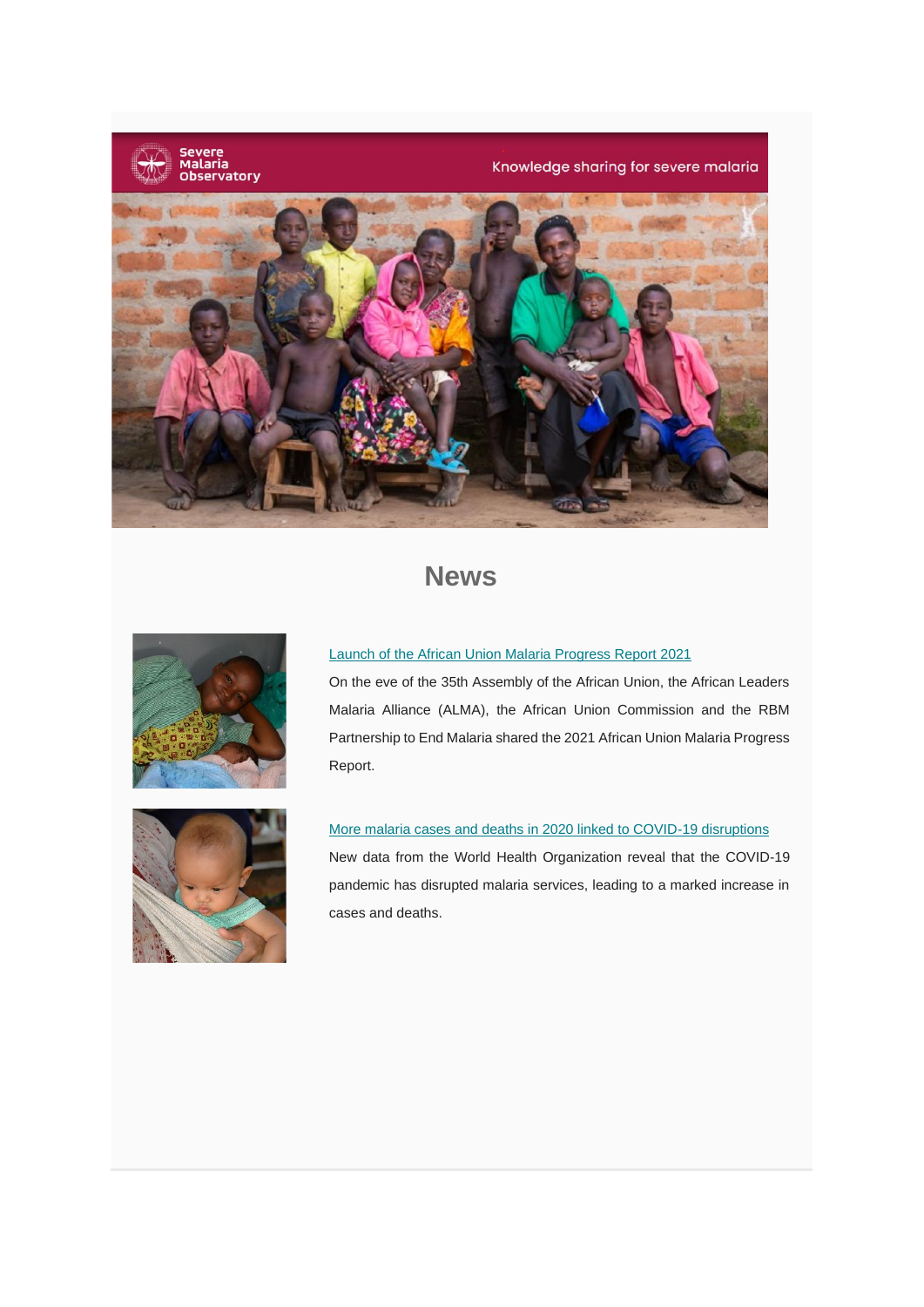# **Featured countries**



### **[Tanzania](https://www.severemalaria.org/countries/tanzania)**

Tanzania is among the ten countries with the highest malaria cases and deaths. 93% of the population in Mainland Tanzania live in malaria transmission areas.



### **[Niger](https://www.severemalaria.org/countries/niger-0)**

Malaria is endemic throughout Niger and is the primary cause of illness – it accounts for 28 percent of all illness in the country and 50 percent of all recorded deaths.

## **Featured resources**



### [Eileen tells her story of having severe malaria during pregnancy](https://www.severemalaria.org/eileens-experience-with-severe-malaria-in-pregnancy)

Learn more about severe malaria in pregnancy from Eileen's experience with severe malaria during her pregnancy with her twins and support the campaign to end malaria in pregnancy by signing the [declaration](https://endmalaria.org/speed-up-scale-up-of-iptp) to end malaria in pregnancy.



#### [World Health Organization releases new guidelines on malaria](https://www.severemalaria.org/resources/new-who-guidelines-on-malaria)

The World Health Organization recently released new guidelines on malaria control, treatment and elimination. Learn more about the guidelines [here.](https://www.severemalaria.org/resources/new-who-guidelines-on-malaria)